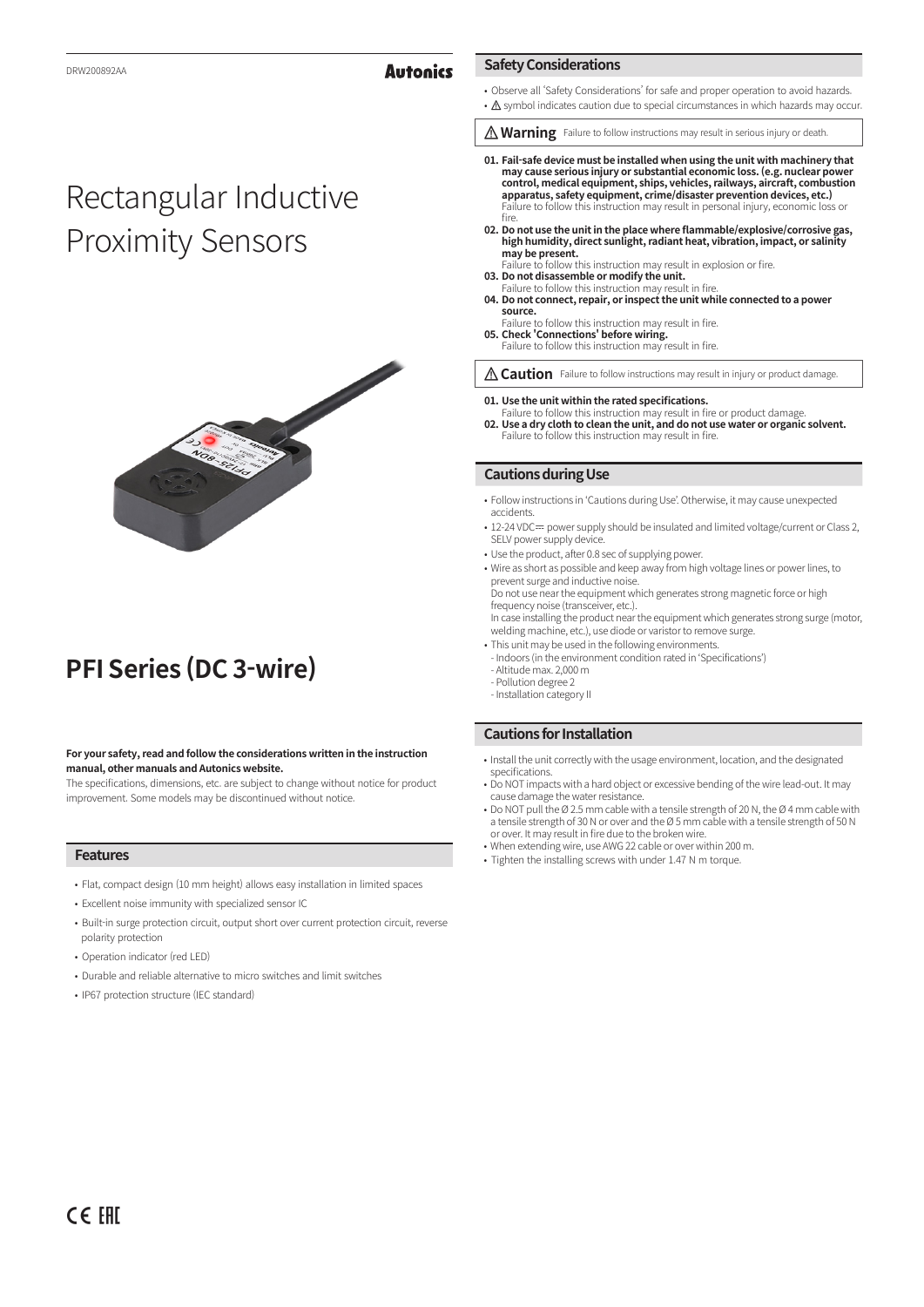## **Ordering Information**

This is only for reference.

For selecting the specific model, follow the Autonics web site.

**PFI 25 - 8 D ❶**

## **❶ Control output**

N: NPN Normally Open N2: NPN Normally Closed P: PNP Normally Open P2: PNP Normally Closed

## **Product Components**

• M3 Bolt  $\times$  2

## **Connections**

## **■ Cable type**



**■ Inner circuit (NPN output) ■ Inner circuit (PNP output)**





## **Operation Timing Chart**

|                                     |            | <b>Normally open</b> |  |  | <b>Normally closed</b> |  |  |  |
|-------------------------------------|------------|----------------------|--|--|------------------------|--|--|--|
| <b>Sensing target</b>               |            | Presence             |  |  | Presence               |  |  |  |
|                                     |            | Nothing              |  |  | Nothing                |  |  |  |
| Load                                |            | Operation            |  |  | Operation              |  |  |  |
|                                     |            | Return               |  |  | Return                 |  |  |  |
| Output<br>voltage                   | <b>NPN</b> | Н                    |  |  | Н                      |  |  |  |
|                                     | output     |                      |  |  |                        |  |  |  |
|                                     | <b>PNP</b> | H                    |  |  | Н                      |  |  |  |
|                                     | output     |                      |  |  |                        |  |  |  |
| <b>Operation</b><br>indicator (red) |            | ON                   |  |  | ON                     |  |  |  |
|                                     |            | OFF                  |  |  | OFF                    |  |  |  |

| <b>Specifications</b>                   |                                                                                                                                                                                                       |  |  |  |  |  |
|-----------------------------------------|-------------------------------------------------------------------------------------------------------------------------------------------------------------------------------------------------------|--|--|--|--|--|
| <b>Installation</b>                     | Upper side type                                                                                                                                                                                       |  |  |  |  |  |
| Model                                   | $PFI25-8D$                                                                                                                                                                                            |  |  |  |  |  |
| Sensing side length                     | 25 mm                                                                                                                                                                                                 |  |  |  |  |  |
| <b>Sensing distance</b>                 | 8 mm                                                                                                                                                                                                  |  |  |  |  |  |
| <b>Setting distance</b>                 | $0$ to 5.6 mm                                                                                                                                                                                         |  |  |  |  |  |
| <b>Hysteresis</b>                       | $\leq$ 10 % of sensing distance                                                                                                                                                                       |  |  |  |  |  |
| <b>Standard sensing</b><br>target: iron | $25 \times 25 \times 1$ mm                                                                                                                                                                            |  |  |  |  |  |
| Response frequency <sup>01)</sup>       | 200 Hz                                                                                                                                                                                                |  |  |  |  |  |
| <b>Affection by</b><br>temperature      | $\leq \pm 10$ % for sensing distance at ambient temperature 20 °C                                                                                                                                     |  |  |  |  |  |
| Indicator                               | Operation indicator (red)                                                                                                                                                                             |  |  |  |  |  |
| Approval                                | CE EHI                                                                                                                                                                                                |  |  |  |  |  |
| Unit weight                             | $\approx$ 70 g                                                                                                                                                                                        |  |  |  |  |  |
|                                         | 01) The response frequency is the average value. The standard sensing target is used and the width is set as<br>2 times of the standard sensing target, 1/2 of the sensing distance for the distance. |  |  |  |  |  |
| Power supply                            | 12-24 VDC= (ripple P-P: $\leq$ 10 %), operating voltage: 10-30 VDC=                                                                                                                                   |  |  |  |  |  |
| <b>Current consumption</b>              | $\leq 10$ mA                                                                                                                                                                                          |  |  |  |  |  |
| <b>Control output</b>                   | $\leq$ 200 mA                                                                                                                                                                                         |  |  |  |  |  |
| <b>Residual voltage</b>                 | $\leq 1.5V$                                                                                                                                                                                           |  |  |  |  |  |
| <b>Protection circuit</b>               | Surge protection circuit, output short over current protection<br>circuit, reverse polarity protection                                                                                                |  |  |  |  |  |
| <b>Insulation type</b>                  | $\geq$ 50 M $\Omega$ (500 VDC= megger)                                                                                                                                                                |  |  |  |  |  |
| Dielectric strength                     | 1,500 VAC ~ 50/60 Hz for 1 min                                                                                                                                                                        |  |  |  |  |  |
| <b>Vibration</b>                        | 1 mm amplitude at frequency 10 to 55 Hz (for 1 min) in each X, Y,<br>Z direction for 2 hours                                                                                                          |  |  |  |  |  |
| <b>Shock</b>                            | 500 m/s <sup>2</sup> ( $\approx$ 50 G) in each X, Y, Z direction for 3 times                                                                                                                          |  |  |  |  |  |
| Ambient temperature                     | -25 to 70 °C, storage: -30 to 80 °C (non-freezing or non-<br>condensation)                                                                                                                            |  |  |  |  |  |
| Ambient humidity                        | 35 to 95 %RH, storage: 35 to 95 %RH (non-freezing or non-<br>condensation)                                                                                                                            |  |  |  |  |  |
| <b>Protection structure</b>             | IP67 (IEC standards)                                                                                                                                                                                  |  |  |  |  |  |
| Connection                              | Cable type model                                                                                                                                                                                      |  |  |  |  |  |
| Wire spec.                              | Ø 4 mm, 3-wire, 2 m                                                                                                                                                                                   |  |  |  |  |  |
| Connector spec.                         | AWG 22 (0.08 mm, 60-wire), insulator diameter: Ø 1.25 mm                                                                                                                                              |  |  |  |  |  |
| <b>Material</b>                         | Case: PPS, standard type cable (black): polyvinyl chloride (PVC)                                                                                                                                      |  |  |  |  |  |